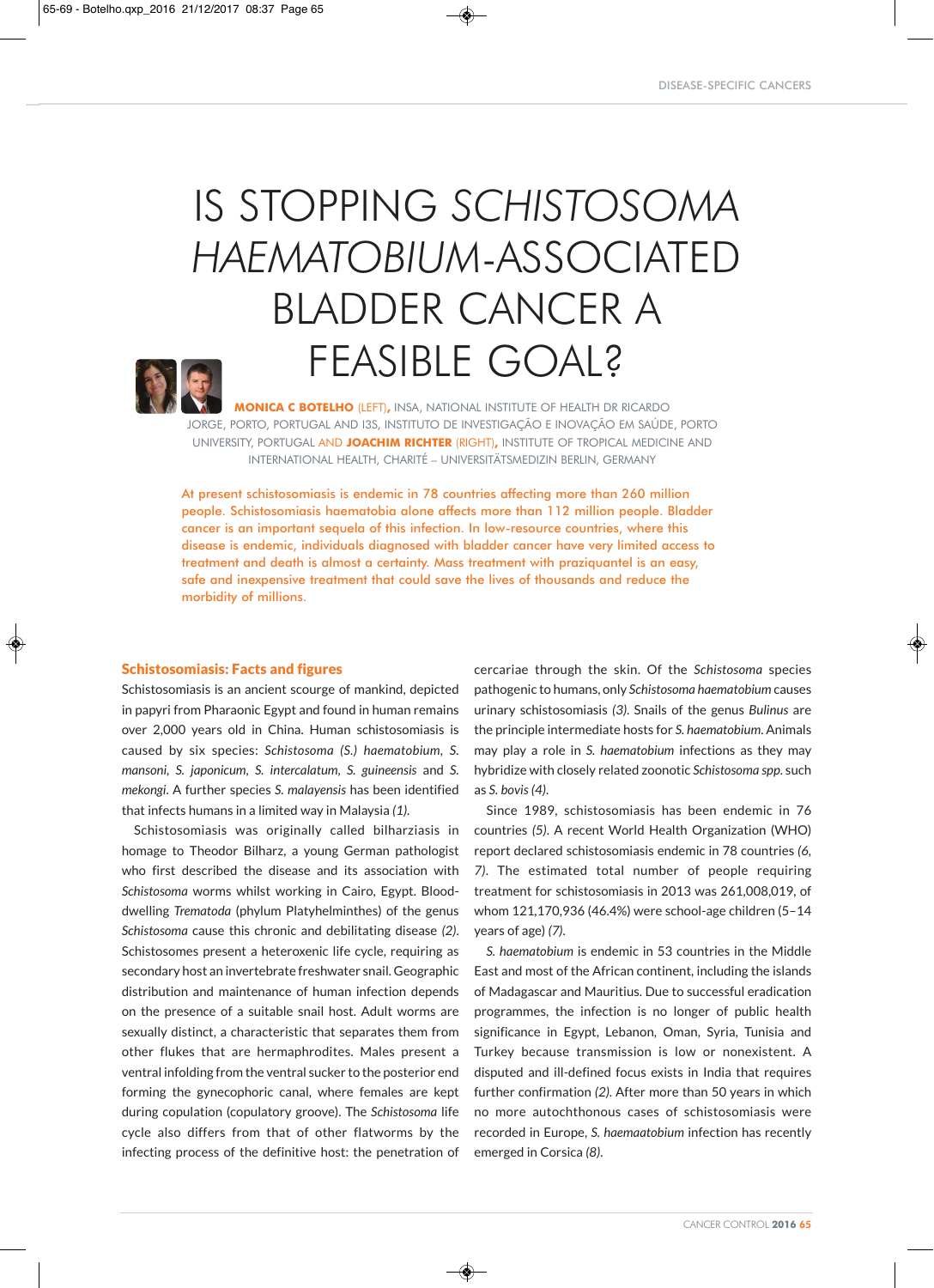## Schistosomiasis-associated bladder cancer

Squamous cell carcinoma of the bladder (SCC) is a malignant, poorly differentiated neoplasm. SCC is the common form of bladder cancer in rural Africa where *S. haematobium* is prevalent *(9, 10)*. By contrast, the majority of bladder cancer in developing countries and regions not endemic for urogenital schistosomiasis is transitional cell carcinoma (TCC), which arises from the transitional epithelium lining of the bladder. The parasite eggs trapped in the bladder wall release antigens and other metabolites (presumably evolved to expedite egress to the urine, and hence to the external environment). The phenomenon leads to haematuria and to chronic inflammation, in turn increasing the risk of SCC of the bladder. The epidemiological association between SCC of the bladder with schistosomiasis haematobia is based both on case control studies and on the correlation of bladder cancer incidence with prevalence of *S. haematobium* infection within diverse geographic areas. The incidence of urogenital schistosomiasis-associated SCC is estimated at 3–4 cases per 100,000 per year *(11)*. Schistosomiasis haematobia is a chronic infection. The adult, egg-producing schistosomes live for many years, re-infections occur frequently, and schistosomiasis-associated bladder SCC appears relatively early, often by the mid-decades of life (TCC usually presents in the later decades of life). In a recent monograph, the International Agency for Research on Cancer (IARC) confirmed that chronic infection with *S. haematobium* causes cancer of the urinary bladder *(12).*

Our group has been working on the identification of parasite-derived compounds that might be implicated in the carcinogenesis of *S. haematobium*. The majority of these compounds are catechol estrogens. The genotoxic effects of these estrogen metabolites might be attributed to oxidation of catechol estrogens to quinones, followed by redox cycling and the formation of reactive oxygen species that in turn react with DNA *(13)*. Given the context of the unarguable link between *S. haematobium* infection and bladder cancer, the presence of putative carcinogenic molecules in *S. haematobium* eggs hopefully may have practical consequences for new approaches to disease control *(14, 15).* The metabolism of estrogens and the production of depurinating estrogen–DNA adducts can be implicated in a pathway underlying *S. haematobium*-promoted host cell DNA damage, leading eventually to cell transformation. The carcinogenic effect of this estrogen–DNA adduct mediated pathway could explain the link between chronic schistosomiasis haematobia and SCC of the bladder. We anticipate that these findings will contribute to understanding how schistosomiasis haematobia leads to

SCC of the bladder *(13)*.

### Treatment cost of bladder cancer

Although costs of medical care for bladder cancer have been investigated extensively, patient time costs associated with cancer care have rarely been estimated systematically. Yabroff and colleagues *(16)* identified 763,527 patients in the United States with cancer from 1995 to 2001. Net timecost estimates for the initial phase of care were applied to national estimates of the numbers of new cancers in 2005 to obtain national time-costs for the initial phase of care. According to these authors in 2005, patient time-costs for the initial phase of care were US\$ 2.3 billion *(16)*.

In another example, the diagnosis and treatment of bladder cancer represents a significant financial burden to the population in the United States. Therapeutic advances in bladder cancer care have come at a high cost to payers, providers and patients. In this study Noyes et al *(17)* describe the principles of cost-effectiveness evaluation in health care and provide recommendations for a more economical use of resources in bladder cancer care. Although several studies have demonstrated that bladder cancer is a common disease associated with substantial economic burden for patients and society, the evidence supporting the cost-effectiveness of many interventions in bladder cancer care is limited and of insufficient quality. In addition, very little is known about quality of life, the preferred outcome measure for economic evaluations, associated with bladder cancer states and treatments. Moreover, current clinical guidelines for bladder cancer care do not incorporate economic factors when evaluating clinical pathways *(17)*.

In Canada, bladder cancer is the most costly malignancy to treat per patient. Treatment options for bladder cancer are immediate cystectomy and conservative therapy with intravesical Bacillus Calmette-Guerin (BCG). The corresponding mean per-patient discounted lifetime costs in 2005 were Can\$ 37,600 and Can\$ 42,400, respectively *(18)*. In 2006 the annual cost of care for all patients with muscleinvasive BC (MIBC) was Can\$ 35.72 million, 70% more than the Can\$ 21.03 million for patients with non-MIBC. The major cost drivers, regardless of disease stage, were diagnostics/surveillance and complications, accounting for up to 43% and 37% of BC care costs, respectively. Comorbidity-adjusted incremental annual resource costs per patient with MIBC were more than four times greater than those for patients with non-MIBC, similar to those of OC controls ( $P = 0.490 - 0.913$ ), except for inpatient ( $P = 0.002$ ) and hospice (P < 0.001) costs, which were both statistically significantly lower. Annual adjusted incremental Medicare

◈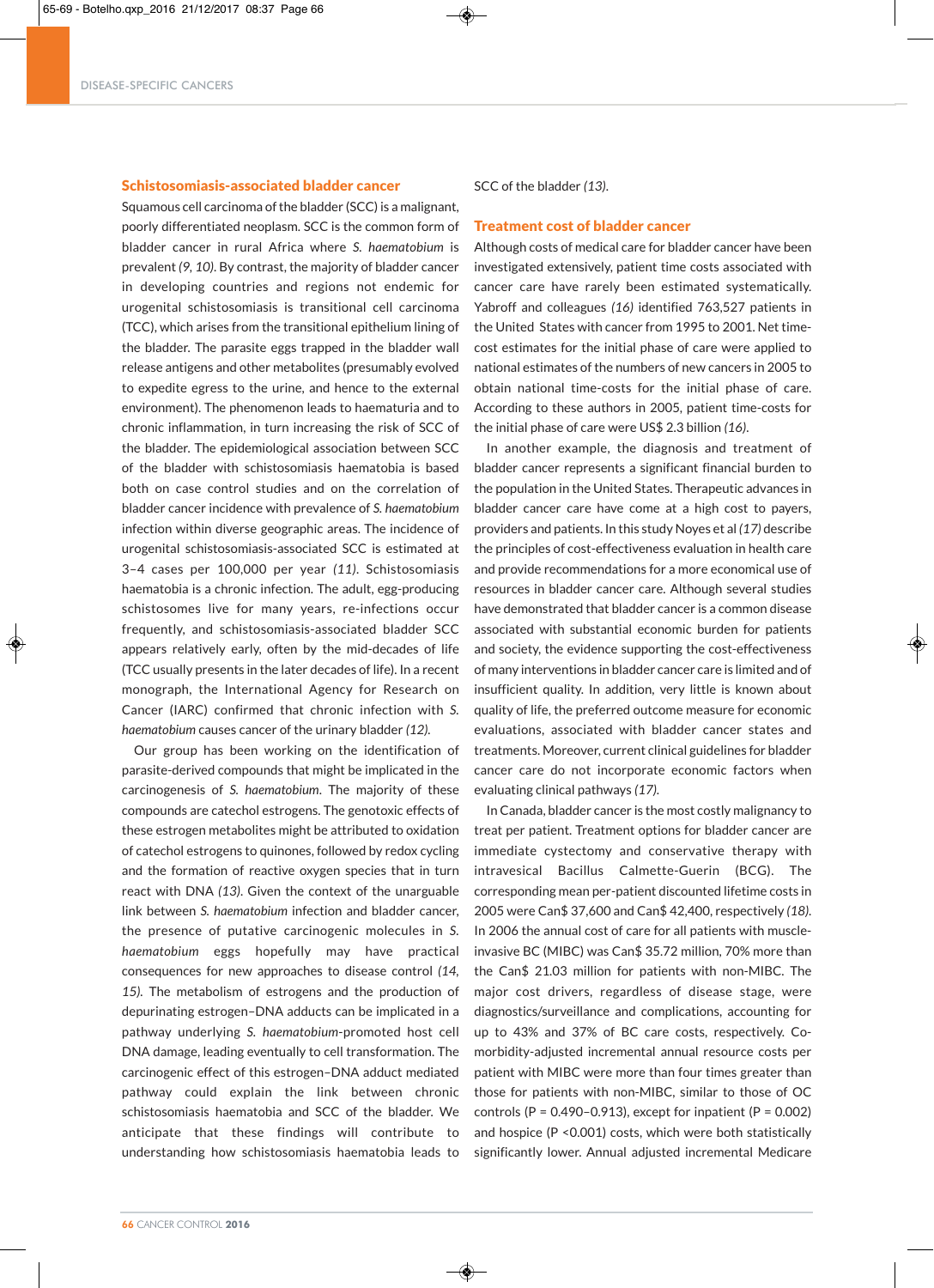reimbursements totalled Can\$ 36.3 million for non-MIBC and Can\$ 96.1 million for MIBC *(19)*.

In 2007, Konety and Allareddy *(20)* identified 6,577 patients in the United States undergoing radical cystectomy for bladder cancer from the Nationwide Inpatient Sample of the Healthcare Cost and Utilization Project (1998 to 2002). Of commonly performed urological cancer procedures radical cystectomy is associated with the highest morbidity and mortality. According to these authors the impact of each individual type of complication or a combination of them on various outcome measures, such as mortality, charges and length of stay, is unclear. They attempted to quantify the impact of specific post-cystectomy complications and combinations thereof in terms of mortality, charges and length of stay. Although most patients undergoing cystectomy are older and have multiple comorbidities, the postoperative complications with the most significant impact were those directly related to surgery (primary complications). Secondary complications (cardiac, respiratory, vascular, etc) appear to have less of an impact on most common outcome measures. Median total charges was US\$ 41,905 and median length of stay was nine days *(20)*.

Calculations of the treatment costs are limited by the fact that SCC may create different costs to TCC and that costs depend on the current exchange rate of a country's currency with the United States dollar. However, figures allow an approximate estimation of costs SCC would produce in industrialized countries if properly treated according to current standards.

## Mass treatment of schistosomiasis and preventive chemotherapy

It has been previously shown that in patients treated with praziquantel, pathological lesions of the urinary tract as shown ultrasonographically will disappear *(21)*. In these patients, the resolution of bladder lesions induced by urinary schistosomiasis resulted in reversibility of urinary tract obstructions one year after treatment with praziquantel *(22 –24)*. Other chronic sequelae like Symmers' fibrosis has been shown to be reversed by praziquantel *(25*).

We anticipate that the incidence of SCC in endemic areas will decrease to that of non-endemic regions if patients with urinary schistosomiasis are regularly treated from childhood on in spite of constant re-exposure, as it has been demonstrated *(6, 7)*.

The literature provides us with several reports in which mass treatment with praziquantel with the purpose of preventive chemotherapy of schistosomiasis is effective. An intervention study was conducted in Khamir, north of Sana'a

◈

Yemen, for control of urinary schistosomiasis using chemotherapy. Prevalence of *S. haematobium* infection 14 months post-intervention fell from 58.9% to 5.8% and frequency of heavy infections fell from 40% to 18.9% *(26)*. Schistosomiasis and soil-transmitted helminthiasis (STH) are among the neglected tropical diseases in Africa. A national control programme for these diseases was initiated in Uganda during March 2003. An annual treatment with praziquantel and albendazole was given to schoolchildren in endemic areas and to adults in selected communities where local prevalence of *S. mansoni* in school children was high. Two rounds of treatment significantly reduced the prevalence of *S. mansoni* infection in school children across three regions in the country from 33.4–49.3% to 9.7–29.6%, and intensity of infection from 105.7–386.8 eggs per gram : of faeces (epg) to 11.6–84.1 epg. The proportion of children with heavy *S. mansoni* infection was significantly reduced from 15% (95% CI: 13.4–16.8%) to 2.3% (95% CI: 1.6–3.0%). In this work, the authors showed that annual antihelminthic treatment delivered to school children and to adults at high risk in Uganda can significantly reduce the prevalence and intensity of infection for schistosomiasis and STH, and potentially also significantly reduce levels of environmental transmission of infection *(27)*.

Also, in the case of genital infection with *S. haematobium* it was shown that preventive chemotherapy could be useful. Genital infection with *S. haematobium* is prevalent in sub-Saharan Africa. Epidemiological studies have observed that genital schistosomiasis is associated with an increased chance of HIV infection among women. Ndeffo Mbah and collaborators *(28)* estimated that, in *S. haematobium* highrisk communities, targeted annual treatment of school-age children could reduce HIV prevalence by 20% (95% CI: 12– 31%) in Angola, 16% (95% CI: 10–32%) in Kenya, and 6% (95% CI: 3–18%) in Zambia after the first 20 years of intervention *(28)*.

The latest success story in the literature was designed to assess the impact of a decade of biennial mass administration of praziquantel on schistosomiasis in schoolage children in Burkina Faso. In 2013, in a national assessment based on 22 sentinel sites, 3,514 schoolchildren aged 7–11 years were checked for *S. haematobium* and *S. mansoni* infection by the examination of urine and stool samples, respectively. Ouedraogo et al *(29)* analyzed the observed prevalence and intensity of infections and compared these with the relevant results of earlier surveys in Burkina Faso. Less than 1% of the children in six regions had heavy *S. haematobium* infections. *S. mansoni* was only detected in two regions. By the mass use of preventive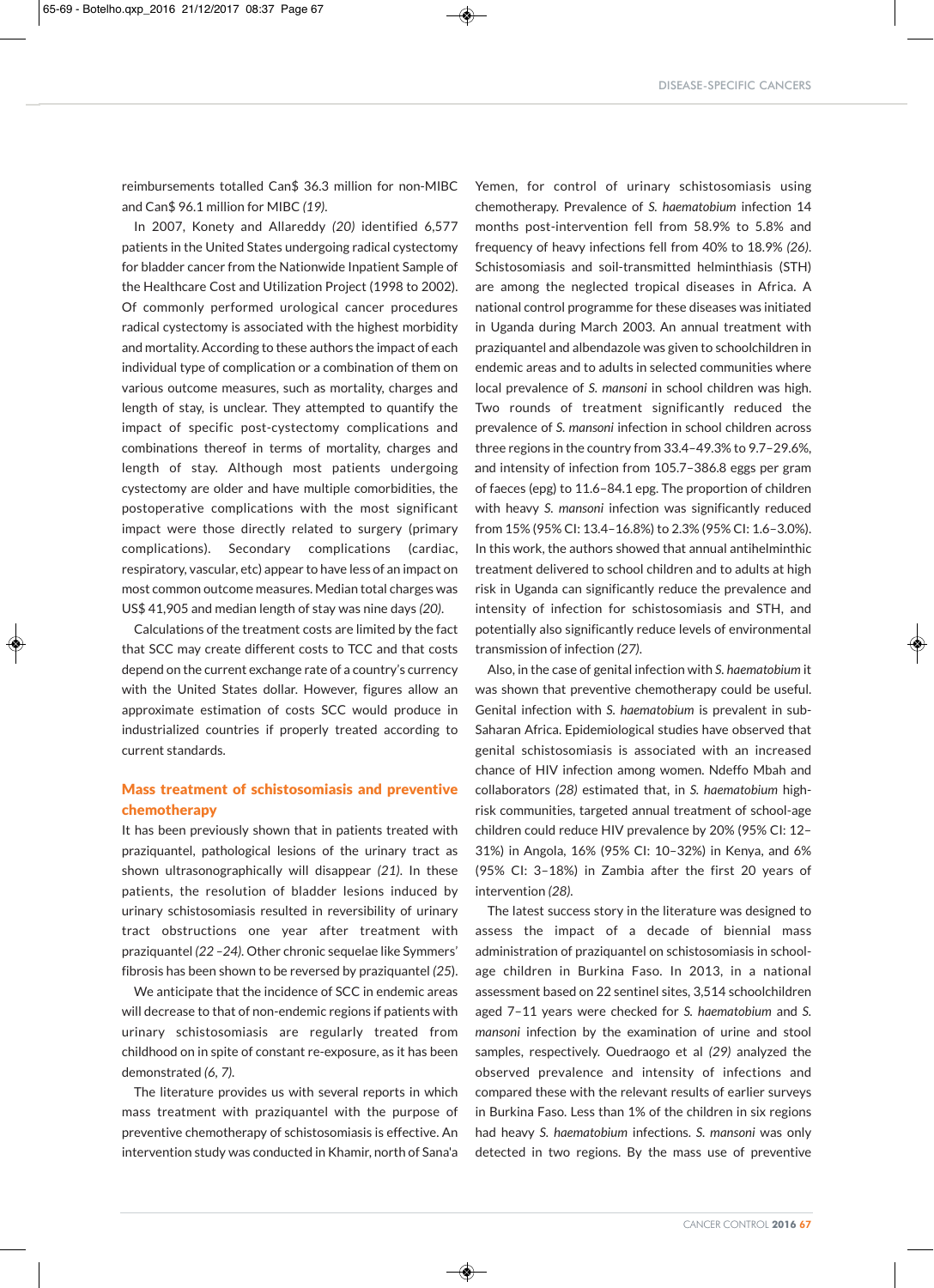## DISEASE-SPECIFIC CANCERS

chemotherapy, Burkina Faso may have eliminated schistosomiasis as a public health problem in eight regions and controlled schistosome-related morbidity in another three regions *(29)*.

On the other hand, the number of people treated for schistosomiasis worldwide in 2013 was 39,485,376. This represents only 12.7% of the population requiring preventive chemotherapy for schistosomiasis globally. Schistosomiasis treatments in 2013 were reported by nine fewer countries than in 2012. In 2013, 160 million praziquantel tablets were delivered to countries in the African region to implement the treatment. This would have been enough to treat about 60 million people. The fact that little more than 26 million people were treated in 2013 suggests that availability of praziquantel was not the only limiting factor for schistosomiasis control in the region *(7)*. Considering that there are at least 112 million people infected with schistosomiasis haematobia *(13, 30, 31, 32)*, and given that 3–4 in 100,000 individuals per year develop bladder cancer (see above), the incidence of SCC attributable to schistosomiasis expected would approximately amount to 5,000 patients per year with bladder cancer caused by *S. haematobium* infection worldwide. The bladder cancer treatment of these patients would cost at least US\$ 20 million per year (see above).

In contrast, given that the individual cost per treatment including logistic costs amounts to US\$ 0.32 and that a biennial treatment is necessary to prevent serious morbidity due to schistosomiasis, the annual cost per schistosomiasis patient amounts to US\$ 0.16 *(33)*. Mass therapy which prevents SCC in schistosomiasis patients would then cost US\$ 17.92 million per year and a chronic often incurable disease like SCC would be not only "treated" but safely prevented *(34)*. If only school-age children (46.4%; 5–14 years of age) were targeted the cost would drop to US\$ 9.61 million. Affected populations would benefit from the other effects of praziquantel on other complications and sequeleae of schistosomiasis, including renal impairment, increased transmission of HIV, HBV, HTLV and other STDs, sterility, complicated pregnancy, bleeding from esophageal varices, to mention just a few *(35–37)*.

## Concluding remarks and future perspectives

Schistosomiasis is a neglected tropical disease which in its early stages is a disease easy to treat and thus to eliminate schistosomiasis-induced SCC. The problem to solve is political rather than medical. More commitment is urgently needed to tackle this disease. Leading policy-makers should be acquainted with this data. Are there simpler and more

◈

cost-effective ways of combating cancer than that to eliminate schistosomiasis-induced SCC by preventive praziquantel mass therapy? Preventing schistosomiasis is the best treatment and least expensive way of fighting bladder cancer in endemic areas.

*Dr Monica C Botelho, PhD, completed her PhD with distinction in 2011 from the Faculty of Medicine at Porto University, Portugal. She is Head of the Laboratory of Health Promotion and Chronic Diseases Unit at the National Institute of Health in Porto, Portugal. She has published more than 40 papers, with more than 400 citations, and an H Index of 14 (Google Scholar metrics).Her areas of expertise include neglected tropical disease-associated cancers and infertility, molecular carcinogenesis of schistosome-associated squamous cell carcinoma of the bladder with mouse experiments as models of carcinogenesis.*

*Professor Joachim Richter, MD, is a senior professor in the Faculty of Medicine at Heinrich-Heine University, Dusseldorf, Germany. After completing his MD he specialised in internal medicine, infectious diseases and tropical medicine. He has worked as a physician in the Sudan and Brazil. He has published more than 140 papers in the field of neglected tropical diseases with more than 2,300 citations and an H index of 26 (Google Scholar Metrics). He has participated in several schistosomiasis projects in the field in Africa (Ghana, Malawi, Uganda, Senegal and Madagascar) and South America (Brazil) and has reported the first cases of schistosomiasis transmitted in Corsica (France).*